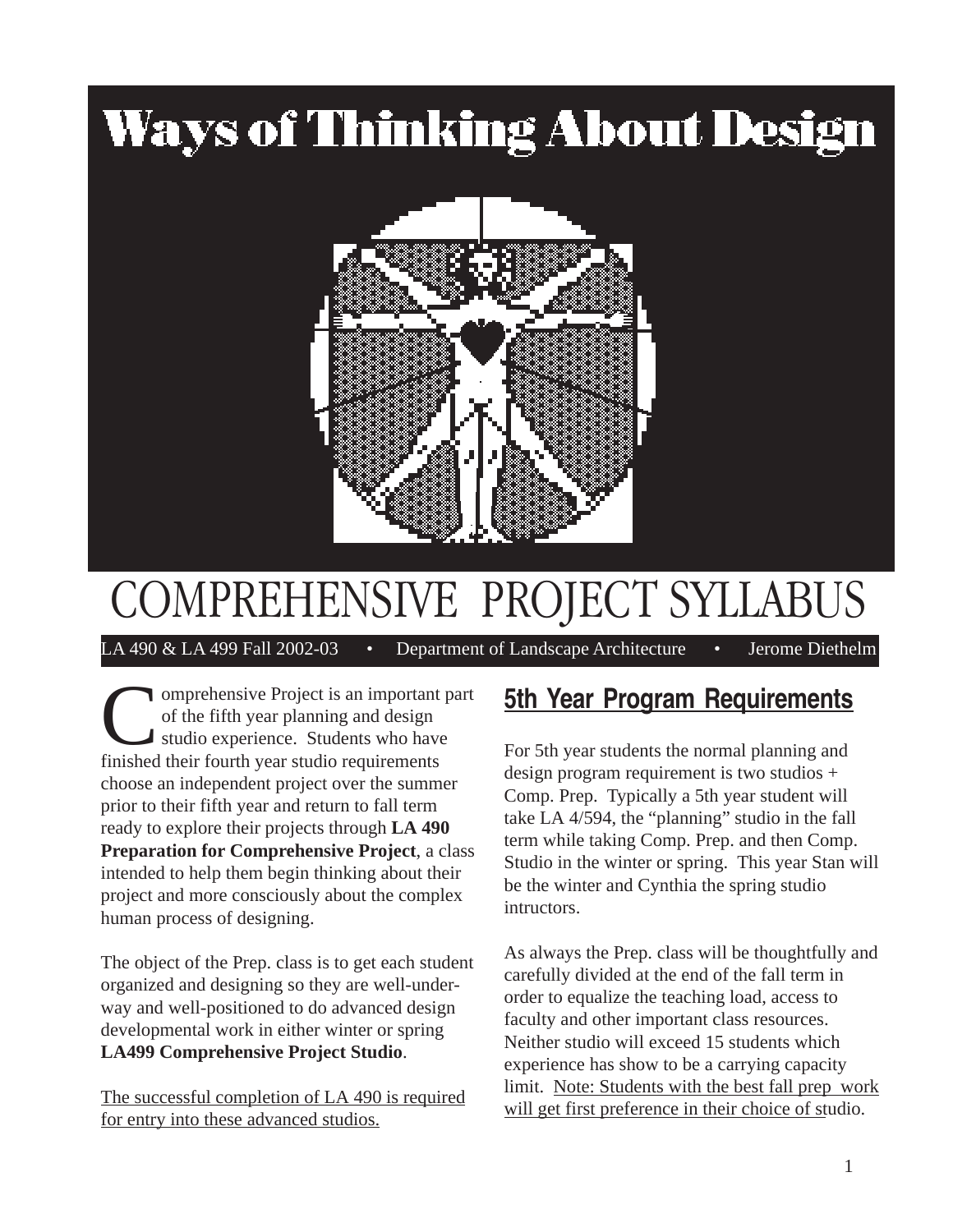

## **Two Classes Make A Whole**

It's important to understand at the beginning that **LA 490 + LA 499 = Comprehensive Project**. The two classes are conceived together as a continuum - as a whole and interconnected educational experience. The intent is to move beyond the conception of programming as a activity somehow separate from designing, something done at the beginning and then set aside as finished, and to reintegrate the experience of thinking about designing and project programming with more traditional formative exploration and expression.

LA 490 emphasizes the early stages of designing, a creative process which includes: a widening and deepening of awareness, expansion of relevant experience, environmental design problem formation and articulation, evaluating environmental situations and places, imagining and probing possibilities, establishing promising directions and projecting early planning and design resolutions which set an **"intending toward...-forming <u>out of...</u>**" design developmental cycling process into full motion.

LA 499 emphasizes the continued formative development of design thinking, i.e., design ideas, feelings, qualities, relationships, needs, wants, aspirations, the "aboutness of places"... and the creative ways that these are reintegrated into planning and design proposals for the physical transformation of places.

A more general way of saying this is that Comp. Prep. emphasizes **"attentional and intentional"** realms of designing, which naturally includes early **"formative"** expression that ranges from problem and program construction through first attempts at schematic design.

Comp. Studio emphasizes **advanced formative development: i.e., progressively more specific, integrative, planning and design proposals for policy and physical transformations; planning and design rehearsals and expressions; design communications, evaluations and presentations**.

At the same time, there is a continuing expected growth through the studio term of people/problem/place awareness and the inevitable expansion, reconfiguration and shifts of emphasis in the project's programmatic agenda. Programs grow too.!

## **Class Objectives:**

### **Fullfiling personal needs**:

Comprehensive Project is an important opportunity to take more personal responsibility for a whole design experience. For some, it is a perfect time to concentrate on a personal aspect of the planning and design process that still needs work. For others, it is a unique opportunity to work on that favorite place or type of project that captivates your imagination, engages your passions and so obviously needs your skillful attention. What better chance to apply your new, hard won insight and rapidly improving planning and design abilities?

Putting together an exemplary set of planning and design documents: well-written materials and a beautiful set of drawings that show (mom & dad, some prospective employer, your significant other, yourself...) what you can do has always been a common objective. But of course, the number of personal objectives are at least as great as the number of people who take the class, and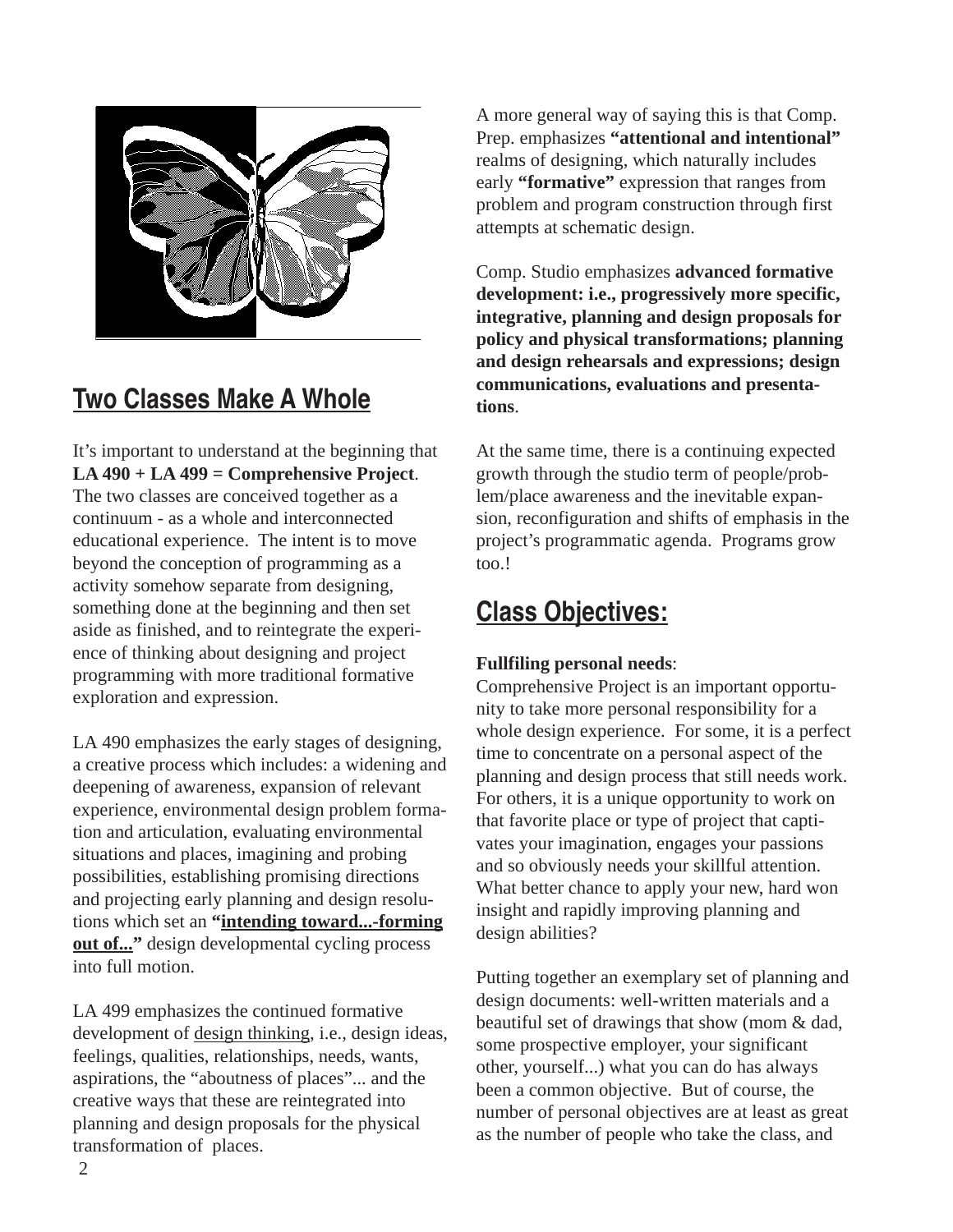these are understood as an educationally important part of the experience which deserves support and respect. Comprehensive Project is by intention and tradition about the following:

### • INDEPENDENCE • PROJECT MANAGE-MENT • RESPONSIBILITY

 ...a project that you choose and develop yourself, with lots of conversation and advice of course, but essentially it is a project in which you take the lead and bear the major portion of project management responsibility.

#### •COMPREHENSIVENESS • EXPRESSIVE FORM • COMMUNICATION

...a more complete multi-scaled and multi-valued project than the usual one term studio allows, with better developed and expressed ideas and products and an effective rehearsal of the ways that people will experience the changes being proposed.

#### •DESIGN THEORY, PROCESS AND **METHODS**

.

...an opportunity to develop your working methods as a planner/designer by paying more conscious attention to designing as a process of environmental valuing of interests and their expressions - which covers many scales of landscape time, place and interest.

### •DESIGN DEVELOPMENT • CONSTRUC-TION PROCESSES AND MATERIALS • CON-STRUCTION COMMUNICATION

...an opportunity to explore the nature of materials and the construction processes that fundamentally affect the realization of your design ideas.

### •BEAUTY • ELEGANCE • APTNESS • ELO-QUENCE • PROFUNDITY • POETRY • ENVI-RONMENTAL JUSTICE

...an occasion for your most wonderful and mature work in the planning and design program.

### •PROJECT PRESENTATION • EFFECTIVE GROUP COMMUNICATION

...that project that you proudly present to your many friends and colleagues in the department and your invited guests.

## **Comprehensive Project Requirements:**

**LA 490**: Class attendence, participation, the succesful and timely completion of all assignments, and the completion of a satisfactory and useful **bound Project Proposal** by the end of fall term.

**LA 499**: Completion and presentation of Comp. Project work to the students, faculty and guests of the Department of Landscape Architecture at the end of the term in which the studio portion of the work is accomplished. **A digital record of the work (as per current department standards) must be turned in** after the presentation in order to receive credit for the class and to be cleared for graduation. The department requests that your CD also include a copy of your presentation script with your other materials and any slides (digital presentationsetc.) of presentation models or other materials that will help to keep an adequate and expressive record of your work for future generations. Past comp projects are stored in tubes on the AAA Kibrary mezzanine

**CHOICE OF PROJECT**: The choice of project is left up to the student and requires no formal approval, although the instructor of LA 490 will provide project guidance and advice in order to help you scale and scope the work to the time available.

Since experience with **some focused design development** is a major educational objective for this class, all projects **must include some central element of the work which is resolvable in the 1/8" - 1/4" scale range or larger.** Students should also expect to propose specific processes and materials and include at least some strategic design development detail in their work. Since increased **comprehensiveness** is also a central objective, projects are expected to propose resolutions to environmental problems at all relevant scales and, in general, **to be multivalued, multi-scaled, multi-timed and wellplaced in their comprehensiveness.**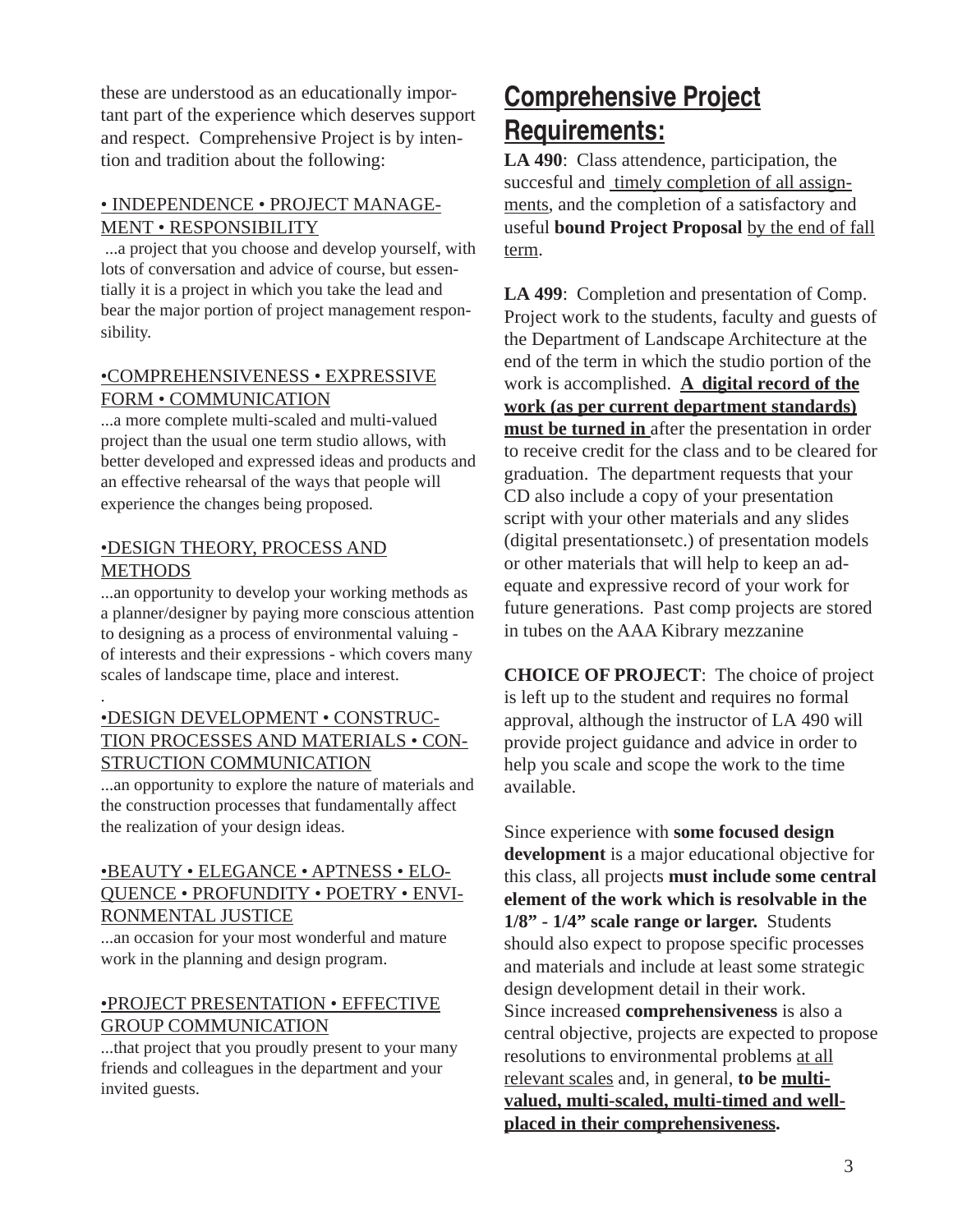

## **Fall '02 Comp. Prep. Meets:**

### **U-H from 12:00-01:50 PM**

• U & H in Millrace 113 or larger review room as needed. Class usually meets one hour U.& H. on lecture days and for two hours for reviews and discussion. Review room is TBA.

• Most scheduled lectures are in the Millrace Computer Lab from 12:00-12:50, exploring class content through class software, presentations and digital notes. Reviews are from 12:00-1:50. • Thurdays from 02:00-04:00 p.m. are reserved for individual project consultations in my office by appointment. Sign up on the sheet outside my office - 178 Onyx Bridge.

**The Millrace Computer Lab** has many electronic resources available, including word processing; page layout; image processing; graphic design and printing; CAD; and GIS. There are special Mac programs written for the class, including Designer PiE2K+2: Ways of Thinking About Design, which are available to students without cost. Class lectures, examples and special resources are all located in the LA 490 area of the Millrace Lab server.

## **Avuncular Comp. Advice:**

Regularly relate your growing understanding of your project, the people and the place, to what you propose to do and the renewed framework for human experience that your proposals bring into the world. Try to imagine what it will be like and worry in a positive sense about its environmental equity and sustainability.

Remember, designing is a faster, more effective and more satisfying experience for all concerned when it is understood as a valuing process and practiced developmentally. Like every child, a project must crawl and walk before it can dance. The growth of understanding in a project is probably a direct function of how many bad proposals you are willing to make, especially in the beginning. Projects thrive on the feedback of tentative physical resolutions and their testing. They grow rapidly in the garden of trial and error. **How glorious are the flowers of better**. If you allow yourself the time to do your project over many times you will get it just right.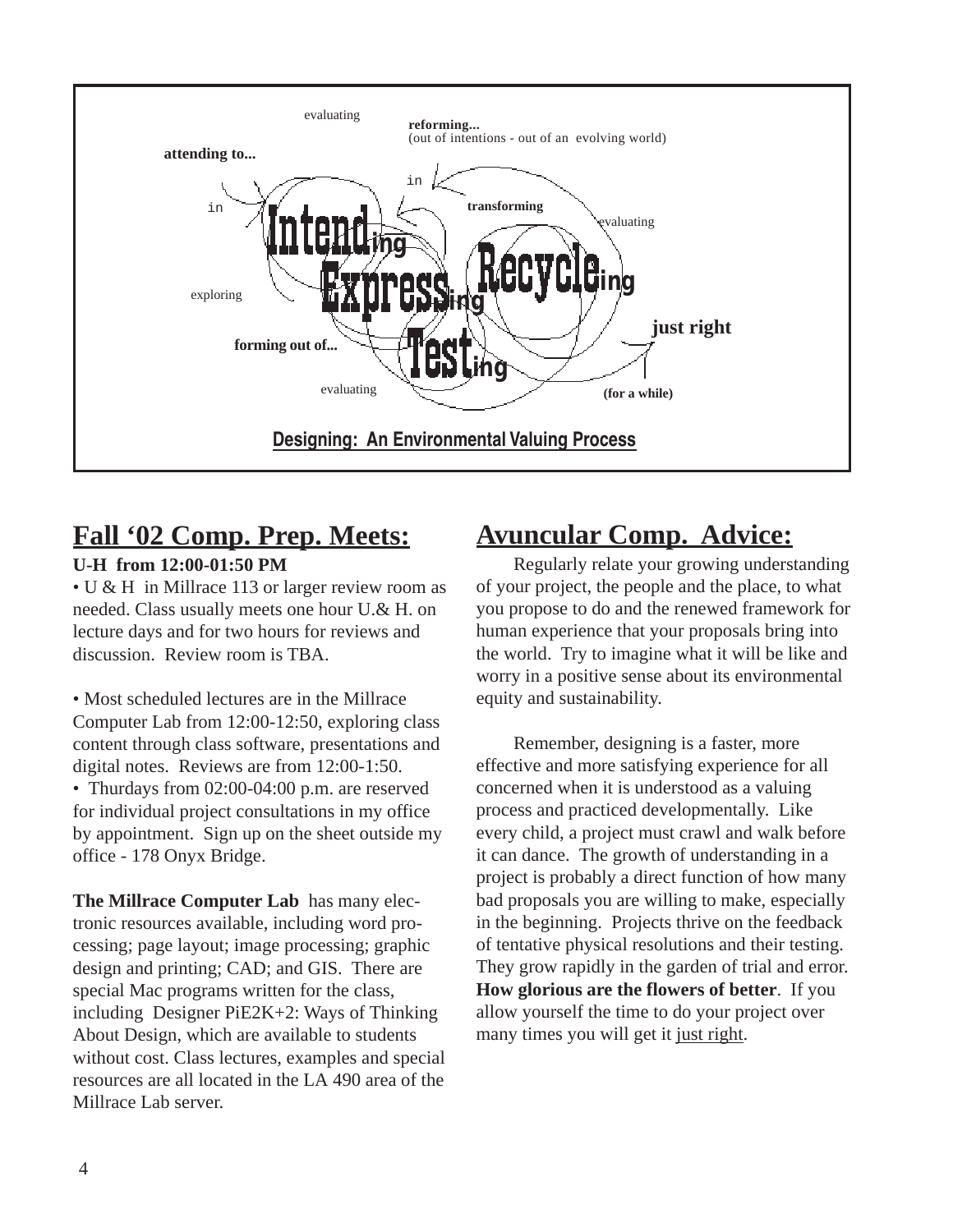## Final Proposal Requirements**:**

1. **General**: a well-organized, well-presented, useful, working tool. It should be possible to excerpt portions of this report to give to your "client", classmates and critics so that they are clear about your project, your intentions and the current state of your proposals. Think of it as an intentional illustrated and visually expressive narrative.

### 2. **Proposal Sections**:

- a. Project title and short synopsis.
- b. **Main program narrative: a thorough, (20 pages), well-written and appropriately llustrated & diagrammed description of your project telling what and where it is and what your intentions are.** Incorporate in your narrative,
- 1. a set of evaluative image-map (cognitive maps) diagrams of (at least) three appropriate scales and related diagnoses and...
- 2. slides, photographs, maps, air photos and other images which help to explain the place of the project.
- 3. a well-developed discussion of project **issues, questions and your intentions**; diagrams and discussions of important project processes;
- 4. your resources: background information, research, precedents and other materials needed for each key project part.
- 5. a project methodology; bar chart: schedule of tasks, time and proposed products in as much detail as possible so you can plan your time and efforts.
- 6. a well-drawn "BAD" (i.e., a first try) schematic design proposal to scale.

Note: Don't include the class exercises except the schematic in your final report as such. Incorporate them into the proposal to help create a more readable, well-illustrated project narrative and in general to develop and cover a wide range of project content.

## **LA 490 Expected Outcomes:**

At the end of the fall term, students will have completed a series of six class exercises designed to assist with project development and will have folded in any insights they have gained into a well-illustrated (i.e., maps, drawings, diagrams, images...) and well-written project narrative. The project narrative **will have grown** from the very brief introductory description of Assignment No. 1, **Project On A Page**, and **will have been rewritten** at least two more times - for the **midterm submission** and the final Proposal version at the end of the class. (All the more reason to develop it electronically.)

The narrative, synopsis, and other materials listed

above, including a useful preliminary design proposal in schematic form will have been professionally packaged and **turned in on time**. Students will have preferenced for winter or spring Comp. Studio and Jerry will have worked out an equitable, meritorious and fair distribution.

### **Reflections On Comp. Preps Past**

(Recherche du Comp perdue)

Past experience underscores the importance of regular progress throughout the term and successfully reaching a schematic proposal level of project development. The more stressful Comp. experiences of past years can all be traced to poor initial preparation in Prep., a too casual approach to the intentional report, and an unwillingness to try to make an early, imperfect proposal to recycle and expand.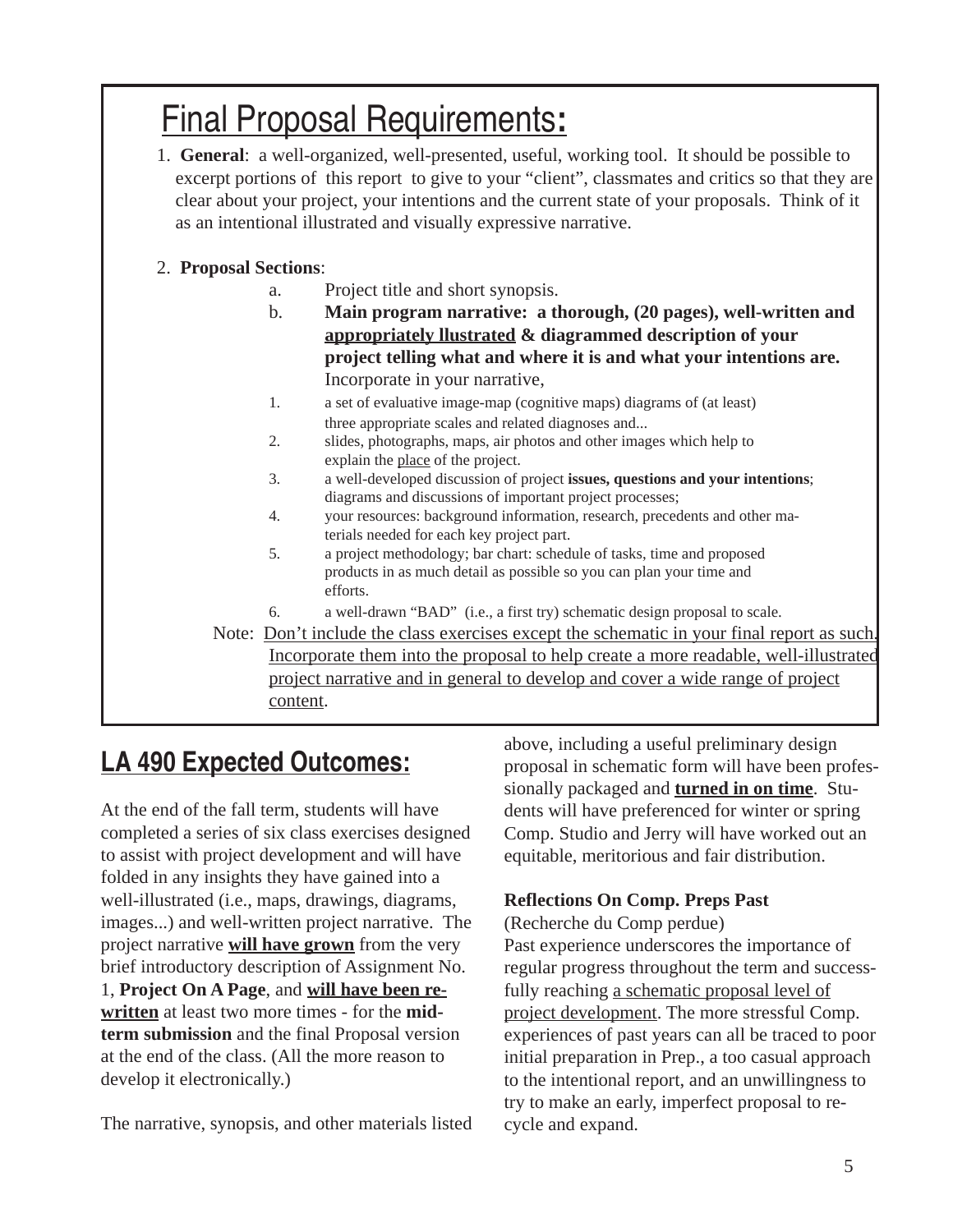Assignment No.1

# **Project On a Page**

The first assignment is to put together a paragraph or two about your proposed project, or the project you are thinking about. Summarize your project and include an image which helps to further convey something about the work or place and turn one well-composed page in at the beginning of class next Monday Oct.4. Note the two stars on the class schedule. These denote something is due.

Usual questions:

**What if I am considering more than one project at this time?**

Do a page for each of them. If you keep it to a page, I think you will find that it is possible to focus on the essential and not be burdened by more work than is necessary.

#### **Can I talk to you about the project?**

Of course, but do your Project On a Page first. It helps you to formulate your thoughts, and it will be much easier to discuss what you have in mind after you have done some preliminary work.

I'll ask each one of you for about a five minute report on what you think you'll be doing in class on Monday. If you keep your reports brief and to the point, we can hear from everyone and get a good idea of what people are planning to do this year.

Project On a Page is the first submission of a description of your project (1 page w/ illustration); mid-term is the second (10+ pages); and end of term the third (20+ pages).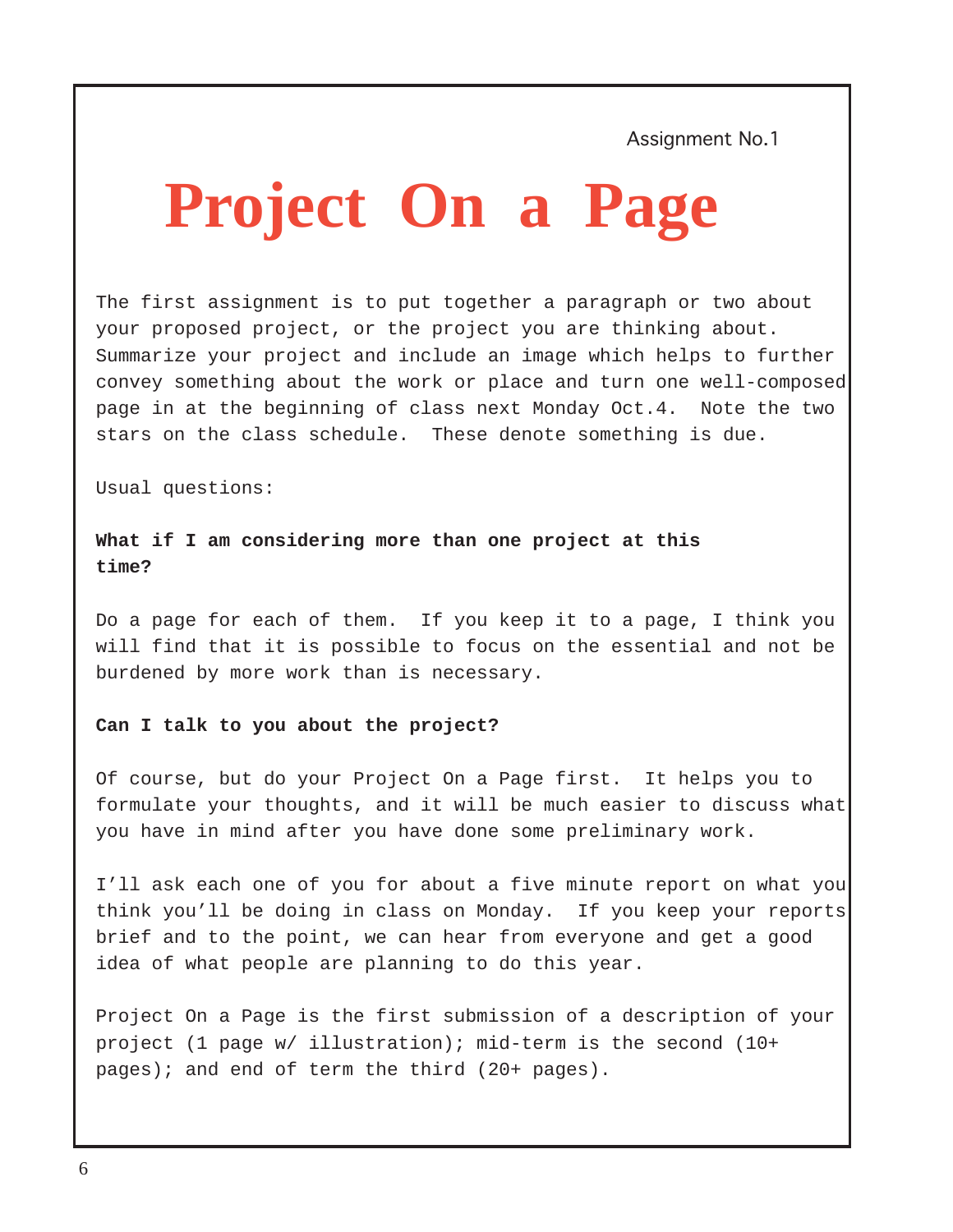## Final Project Review Criteria

| <b>STUDENT</b> |  |  |  |
|----------------|--|--|--|
| <b>PROJECT</b> |  |  |  |
| TITLE:         |  |  |  |

### **CLASS REQUIREMENTS:**

### **1. A Project Abstract** - "5¢ worth"

### **2. A "20 Page" Project Narrative: Your Program for the Work**

with appropriate maps; images; plan & other diagrams; project situation & issues; some key goals & objectives; a project strategy (method, general approach); your intended products.

### **3. Project Schedule** (useful attempt to schedule tasks, time & products)

### **4. A Schematic Proposal**

**5. Adequate Resources** (references, precedent studies, reports...)

**6. Assignments 1-6 (included the schematic; used the others in the narrative)** 

### **YOUR WORK IS:**

 **COMPLETE\_\_\_\_\_\_\_\_\_\_\_\_\_\_\_INCOMPLETE\_\_\_\_\_\_\_\_\_\_\_\_\_**

**YOU ARE ADMITTED TO** *WINTER*\_\_\_\_\_\_\_*SPRING*\_\_\_\_\_\_\_\_**STUDIO.**

LA 490 Grade\_\_\_\_\_\_\_\_\_\_ P/N\_\_\_\_\_